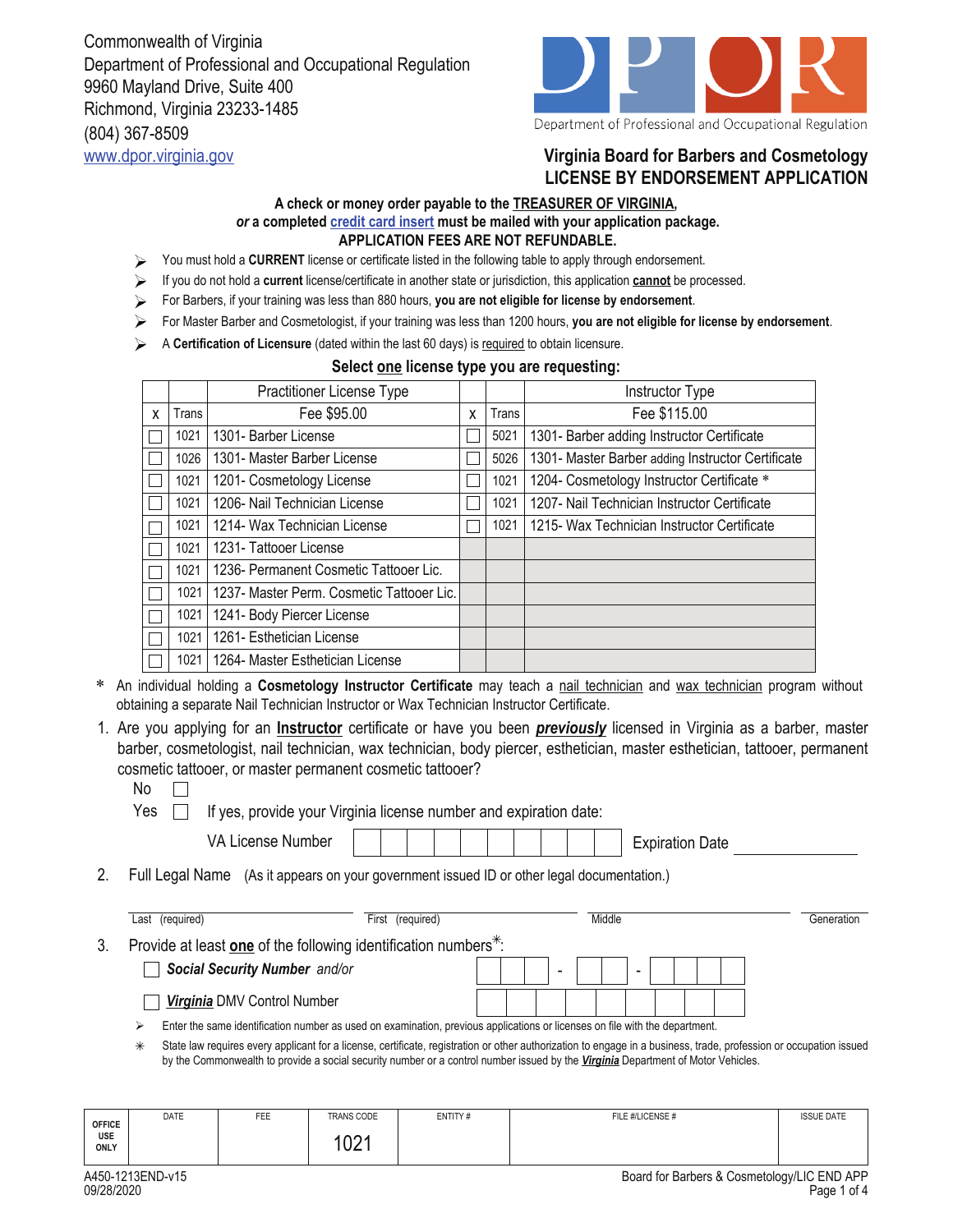| 4.  | Date of Birth                                                                               |                                           |      |                                                                                                                                                                                                                                                                                                                                                                                                                                                   |              |          |
|-----|---------------------------------------------------------------------------------------------|-------------------------------------------|------|---------------------------------------------------------------------------------------------------------------------------------------------------------------------------------------------------------------------------------------------------------------------------------------------------------------------------------------------------------------------------------------------------------------------------------------------------|--------------|----------|
| 5.  | MM/DD/YYYY<br>Maiden or Former Name(s)                                                      |                                           |      |                                                                                                                                                                                                                                                                                                                                                                                                                                                   |              |          |
| 6.  | Mailing Address (PO Box accepted)<br>The mailing address will be<br>printed on the license. |                                           | City |                                                                                                                                                                                                                                                                                                                                                                                                                                                   | <b>State</b> | Zip Code |
| 7.  | Street Address (PO Box not accepted)<br>PHYSICAL ADDRESS REQUIRED                           |                                           |      | Check here if Street Address is the same as the Mailing Address listed above.                                                                                                                                                                                                                                                                                                                                                                     |              |          |
|     |                                                                                             |                                           | City |                                                                                                                                                                                                                                                                                                                                                                                                                                                   | <b>State</b> | Zip Code |
| 8.  | <b>Contact Numbers</b>                                                                      | Primary Telephone                         |      | Alternate Telephone                                                                                                                                                                                                                                                                                                                                                                                                                               |              | Fax      |
| 9.  | <b>Email Address</b>                                                                        |                                           |      |                                                                                                                                                                                                                                                                                                                                                                                                                                                   |              |          |
|     |                                                                                             |                                           |      | Email address is considered a public record and will be disclosed upon request from a third party.                                                                                                                                                                                                                                                                                                                                                |              |          |
| 10. | No<br>Yes                                                                                   | If yes, complete the following questions: |      | Do you hold a <i>current</i> barber, master barber, cosmetologist, nail technician, wax technician, body piercer, esthetician,<br>master esthetician, tattooer, permanent cosmetic tattooer, or master permanent cosmetic tattooer license, certification<br>or registration issued by any state or territory of the United States (excluding Virginia)?<br>If no, this application cannot be processed. Complete the Exam & License application. |              |          |

A. List the following state/jurisdiction where a license, certification or registration has been issued: (List all *current* and *expired* professional types listed above.)

| Professional Type | State/Jurisdiction | License, Certification or<br><b>Registration Number</b> | <b>Expiration Date</b> |
|-------------------|--------------------|---------------------------------------------------------|------------------------|
|                   |                    |                                                         |                        |
|                   |                    |                                                         |                        |
|                   |                    |                                                         |                        |

B. Are you in good standing as a licensed, certified, or registered professional for the states/jurisdictions listed in question 10.A?

- No  $\Box$  If *no*, provide an original Certification of Licensure<sup>\*</sup> (dated within the last 60 days) from each state/jurisdiction where you are *not* in good standing.
- C. Have you successfully completed a *training program* in any state or jurisdiction of the United States?
	- No If no, you **do not qualify** by Endorsement. Complete the Exam and License Application.
	- Yes  $\Box$  If yes, provide a *Certification of Licensure/Letter of Good Standing* \* (dated within the last *60 days) prepared by the state board or regulatory body.*  Provide the following:
		- $\Box$  Training  $\div$  : (Total hours completed\*\*)

Theck here if you completed high school training.

(Total hours completed)

- For **Master Barbers** and **Cosmetologist**, if your training was less than 1200 hours, you are **not** eligible for a license by endorsement. For **Barbers**, if training is less than 880 hours, you are **not** eligible for a license by endorsement.
- If the state/jurisdiction *does not verify total hours* for training, the Board will require a transcript from the training provider/training program.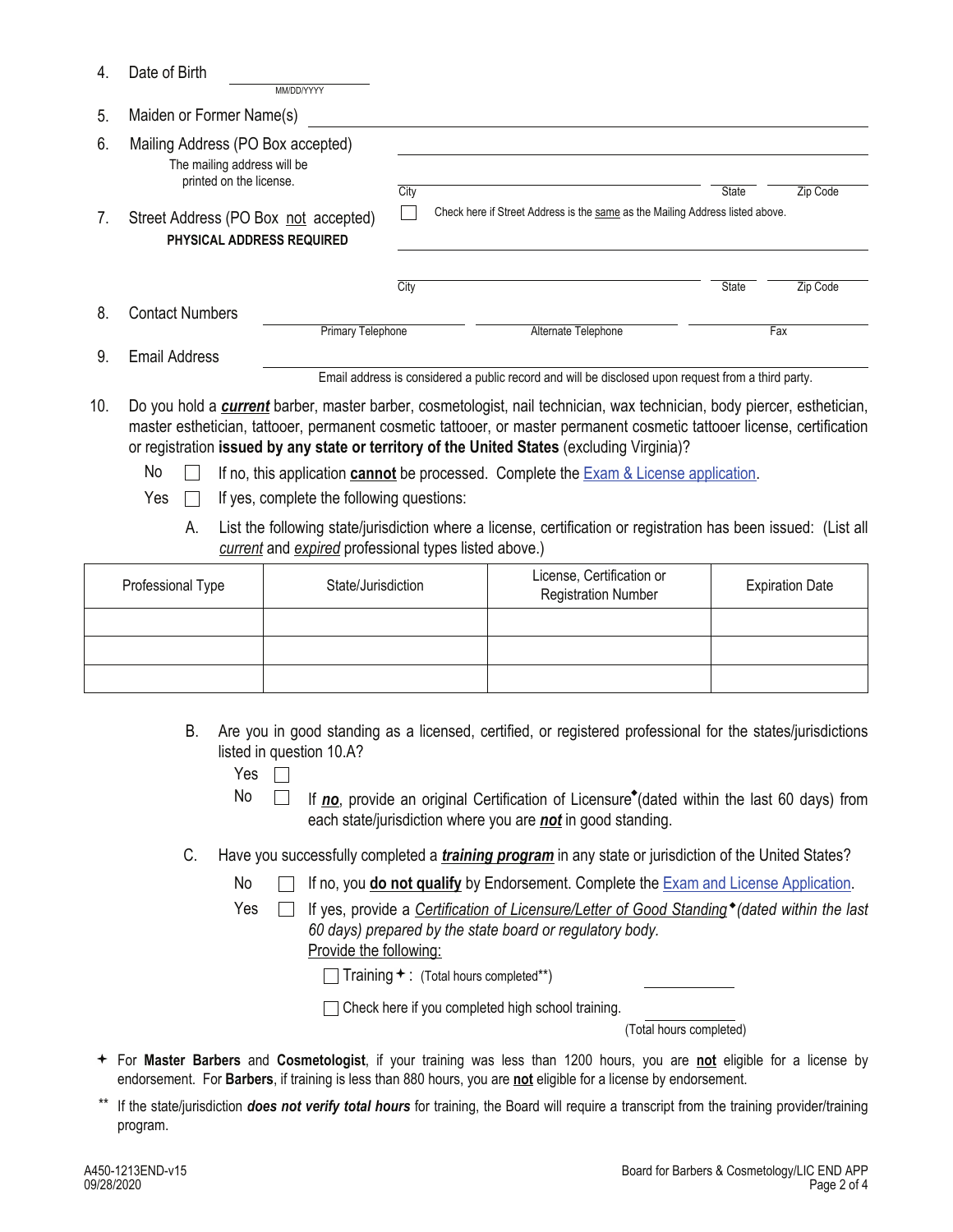- D. Have you successfully completed an *examination* to become a licensed, certified or registered professional for the states/jurisdictions listed in question 10.A?
	- No  $\Box$  If no, you **do not qualify** by Endorsement. Complete the Exam and License Application.

Yes  $\Box$  If yes, provide a *Certification of Licensure/Letter of Good Standing*<sup>\*</sup> (dated within the last

- *60 days) prepared by the state board or regulatory body.*
- Certifications of Licensure/Letter of Good Standing; prepared by the state board or regulatory body must include: 1) the license/certification/registration number; 2) the initial date of licensure; 3) the expiration date of the license 4) *the means of obtaining licensure (i.e. exam, reciprocity, etc.) and the minimum requirement that were met to qualify for licensure;* and *5) all closed disciplinary actions resulting in a violation or undetermined finding. Certification must be mailed directly to:*

*Board for Barbers and Cosmetology, 9960 Mayland Drive, Suite 400, Richmond, VA 23233-1485*

11. Have you ever been subject to a **disciplinary action** taken by any (including Virginia) local, state or national regulatory body? This includes but is not limited to any monetary penalties, fines, suspensions, revocations, surrender of a license in connection with a disciplinary action or voluntary termination of a license.

- Yes  $\Box$  If yes, complete the Disciplinary Action Reporting Form.
- 12. Have you ever had an application for licensure, certification or registration as a practitioner or instructor in the fields of barbering, cosmetology, waxing, nail care, esthetics, body-piercing, or tattooing **denied** by any (including Virginia) local, state or national regulatory body?
	- $No \Box$
	- Yes  $\Box$  If yes, complete the Denial of Licensure Reporting Form.
- Have you ever been convicted or found guilty, regardless of the manner of adjudication, in any jurisdiction of the United States of any **felony** within the last 20 years? *Any plea of nolo contendere shall be considered a conviction.* 13.
	- No  $\Box$
	- Yes  $\Box$ If yes, complete the Criminal Conviction Reporting Form.
	- B. Have you been convicted or found guilty, regardless of the manner of adjudication, in any jurisdiction of the United States of any **misdemeanor involving moral turpitude, sexual offense, drug distribution or physical injury** within the last two (2) years? *Any plea of nolo contendere shall be considered a conviction.*
		- No  $\Box$
		- Yes **If yes, complete the Criminal Conviction Reporting Form.**